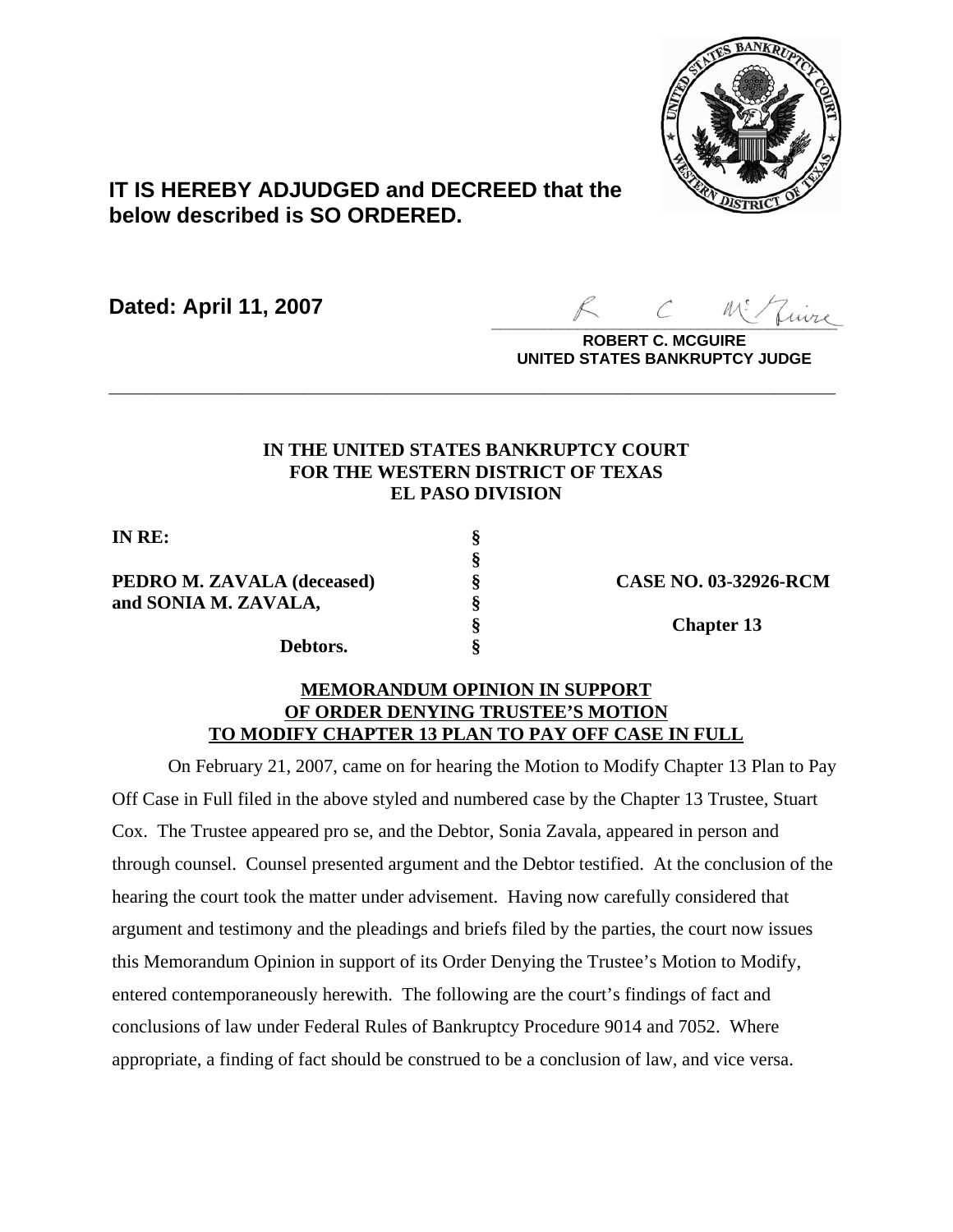#### **JURISDICTION**

This matter is a core proceeding under 28 U.S.C. § 157(b)(2)(L) ("[c]ore proceedings include, but are not limited to . . . confirmations of plans").

### THE FACTS

The Debtor through counsel represented that she agreed with the facts as stated by the Trustee in his brief, and the Trustee also stated he agreed with the facts stated by the Debtor in her brief. In particular, there appears to be no dispute as to the following.

The Debtors, husband and wife, filed this Chapter 13 case on November 3, 2003. They listed two sons, ages 16 and 9 when the case was filed, as dependants, and they listed their address on their petition as 10605 Vista Alegra, El Paso, TX 79935 (the "Vista Alegre Property").

On Schedule C, the Debtors claimed a homestead exemption in the Vista Alegre Property as follows:

| <b>Description of Property</b>                                                                              | <b>Specify Law Providing</b><br>Each Exemption                     | Value of<br>Claimed<br>Exemption | Current Market Value of<br><b>Property Without</b><br>Deducting Exemption |
|-------------------------------------------------------------------------------------------------------------|--------------------------------------------------------------------|----------------------------------|---------------------------------------------------------------------------|
| <b>Real Property</b><br>Homestead-10605 Vista Alegre<br>El Paso, TX 79935<br>Principal Balance is \$117,000 | Tex. Const. Art. XVI, §§ 50, 51, Tex.<br>Prop. Code §§ 41.001-.002 | \$40,448.00                      | \$157,448.00                                                              |

Neither the Trustee nor any other party in interest objected to that exemption.

The Debtors also listed certain real property located at 10624 Coral Stone Dr., El Paso, TX 79925, with a value of \$76,689.00 (the "Rental Property"). On their Schedule A ("Real Property"), they listed "0.00" as the "Amount of the Secured Claim" on the Rental Property and on their Schedule D ("Creditors Holding Secured Claims") they listed GECU as holding one or more liens on the Rental Property but with a claim amount of "0.00"; however, they also indicated under the description of the property on both Schedules that there was a "Principal Balance of \$64,456.00," apparently secured by the Rental Property.

The Debtors filed their plan with their petition, and it provided for 60 monthly payments of \$425.00 with a proposed dividend on unsecured claims of 58%. The claims secured by the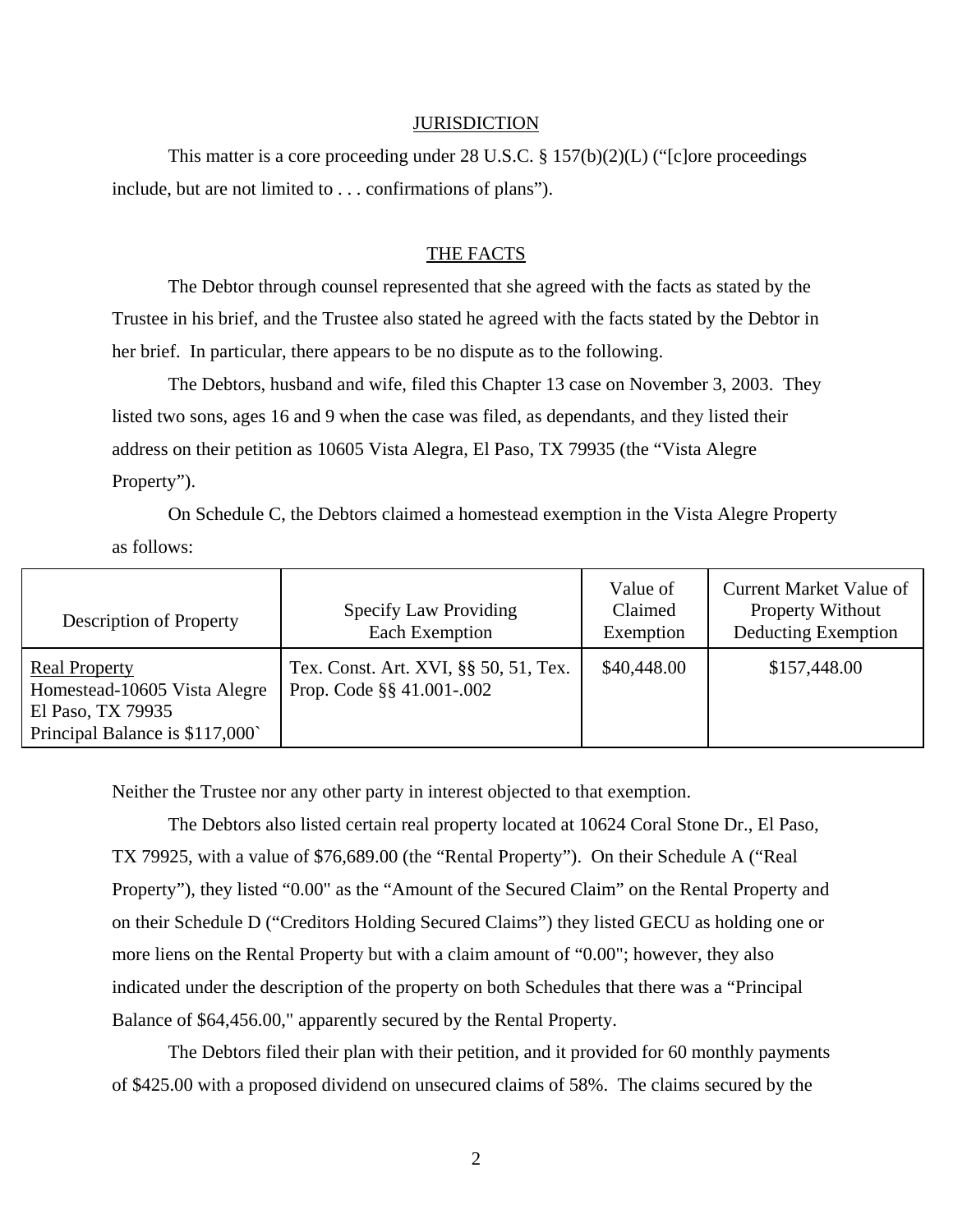Vista Alegre Property and by the Rental Property were both to be paid outside the plan. The plan was confirmed on February 5, 2004.

On December 14, 2004, the Debtor Pedro Zavala died, apparently after a long illness. Not until October 21, 2006, when the Debtor filed a notice of change of address in the case that added "(deceased)" after her husband's name in the style of the case, was the Trustee provided any notice of the Debtor's death. The deceased Debtor's social security benefits of \$730 per month,<sup>1</sup> which had been used to fund the plan, ceased with his death. Schedule I was never amended to show the change in income, however. Sonia Zavala continued to make the plan payments despite this reduction in income.

In December of 2005, Sonia Zavala lost her job which paid her approximately \$52,000 per year, and she began receiving unemployment benefits of \$1473/month instead. Again, no amendment of Schedule I was ever filed, and the Trustee was not otherwise notified of these events. The Debtor continued to make her plan payments.

In January of 2006, in order to reduce her expenses, the Debtor sold the Vista Alegre Property for \$240,000. She received \$104,185 from the sale, after payment of the mortgage balance and property taxes and other costs of the sale. The Debtor then moved into the Rental Property, paid off its mortgage in February of 2006, and now claims it as her homestead. No motion to sell the Vista Alegre Property, no amendment of Schedule J to reflect the change to her monthly mortgage expense, and no amendment of her homestead exemption on Schedule C were ever filed. Not until the Debtor filed the notice of change of address on October 21, 2006, were the Trustee and other parties in interest provided any notice of the foregoing changes.

When she moved into the Rental Property, the Debtor paid the balance of \$48,729.99 on that mortgage, with some of the proceeds from the Vista Alegre Property. Thus, there was \$55,455 left of the Vista Alegre Property sales proceeds after paying off the Rental Property debt. Schedule J was never amended to show the accompanying reduction in her expenses, nor was the Trustee otherwise notified of this event.<sup>2</sup>

<sup>&</sup>lt;sup>1</sup> The \$730/month figure is taken from the Debtor's brief; however, the Debtors' original Schedule I, never amended, lists \$814.00 per month as Social Security income of her husband, along with \$436.00 listed as his Social Security income "for children."

<sup>&</sup>lt;sup>2</sup> While Schedules A and C indicate the mortgage on the Rental Property, and Schedule I indicates \$650 per month in income from the Rental Property, Schedule J does not show any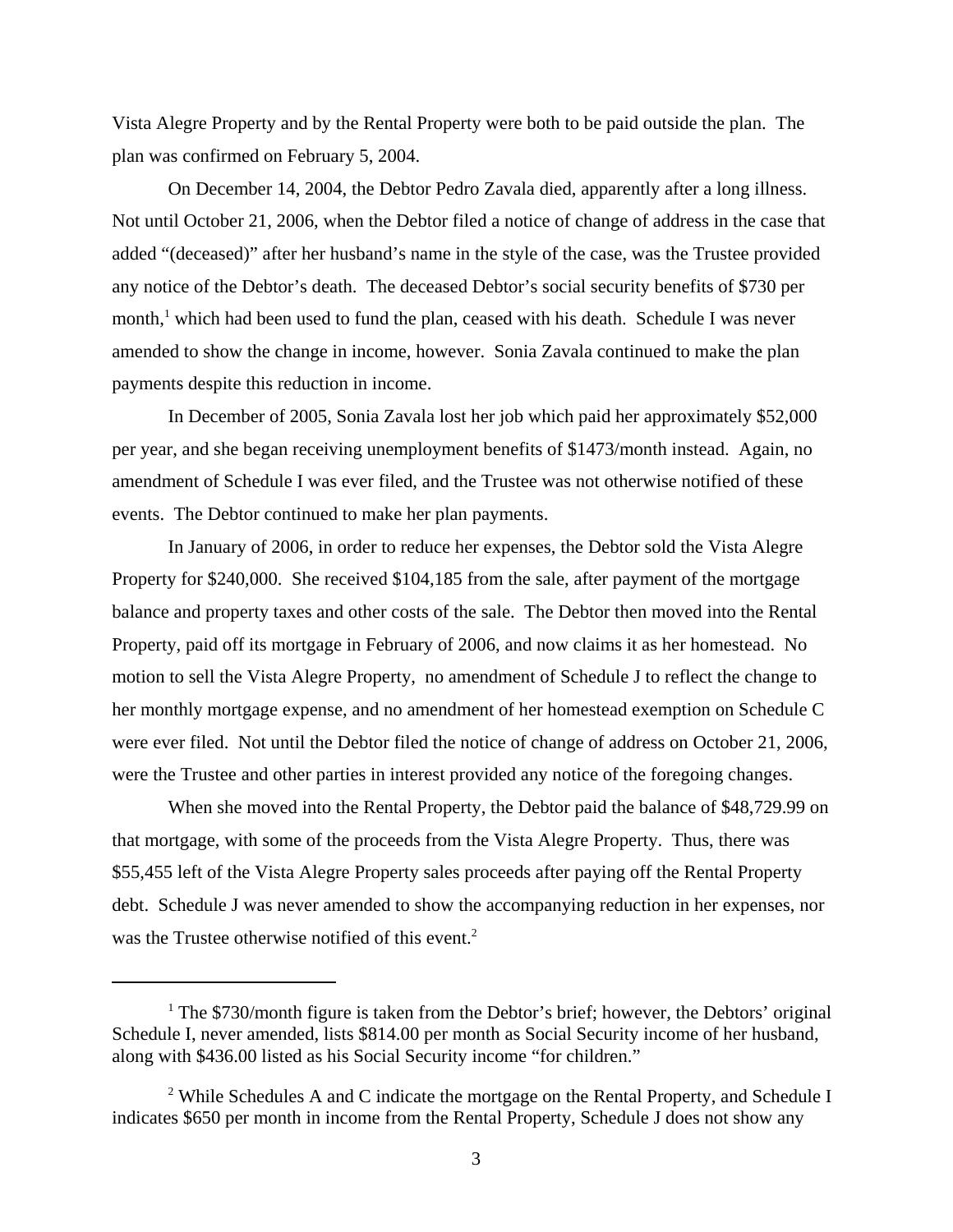Five days before the expiration of the  $36<sup>th</sup>$  month of her plan, the Debtor tendered a cashiers check to the Trustee in the amount of \$10,625.00, which is the remaining balance under the confirmed plan. The payment was received by the Trustee's office on November 1, 2006, and is being held by it.

The remainder of the proceeds from the sale of the Vista Alegre Property was used by the Debtor as follows:

| balance of lien on 2002 Ford F-150 Ex-Cab pickup truck                                                                                  | \$15,561.35                                                      |
|-----------------------------------------------------------------------------------------------------------------------------------------|------------------------------------------------------------------|
| payments of \$2000 each to her three children                                                                                           | \$6,000.00                                                       |
| payment to mother-in-law                                                                                                                | \$1,000.00                                                       |
| balance of loan for heating/air conditioning at Vista Alegre Property                                                                   | \$5,000.00                                                       |
| property taxes on the Rental Property                                                                                                   | \$2,856.00                                                       |
| home improvements to Rental Property (carpet, furnace, counter tops,<br>shower stall, dishwasher, closet doors, pool filtration system) | \$4,657.15                                                       |
| deductible for roof replacement                                                                                                         | \$899.00                                                         |
| deductible for truck accident                                                                                                           | \$500.00                                                         |
| co-payment for son's braces                                                                                                             | \$500.00                                                         |
| attorney's fees for affidavit of heirship                                                                                               | \$440.00                                                         |
| home insurance                                                                                                                          | \$291.00                                                         |
| trip to Chicago for son's graduation                                                                                                    | \$1,500.00                                                       |
| living expenses from January to May, 2006                                                                                               | the balance of Vista<br><b>Alegre Property</b><br>sales proceeds |

On December 6, 2006, the Trustee filed his Motion to Modify, requesting the court to order the Debtor to pay him approximately \$13,000 needed to pay a 100% dividend to all unsecured creditors. The Debtor timely filed a response opposing that request.

The Trustee's primary arguments for the modification are that at least \$13,000 of the proceeds of the sale of the Vista Alegre Property are (1) non-exempt under Texas law and **In re Zibman**, 268 F.3d 298 ( $5<sup>th</sup>$  Cir. 2001), because not invested by the Debtor in a new homestead

corresponding mortgage payment on the Rental Property. The plan appears to provide for \$784.00 per month for direct payments on the first and second liens on the Property, both held by GECU.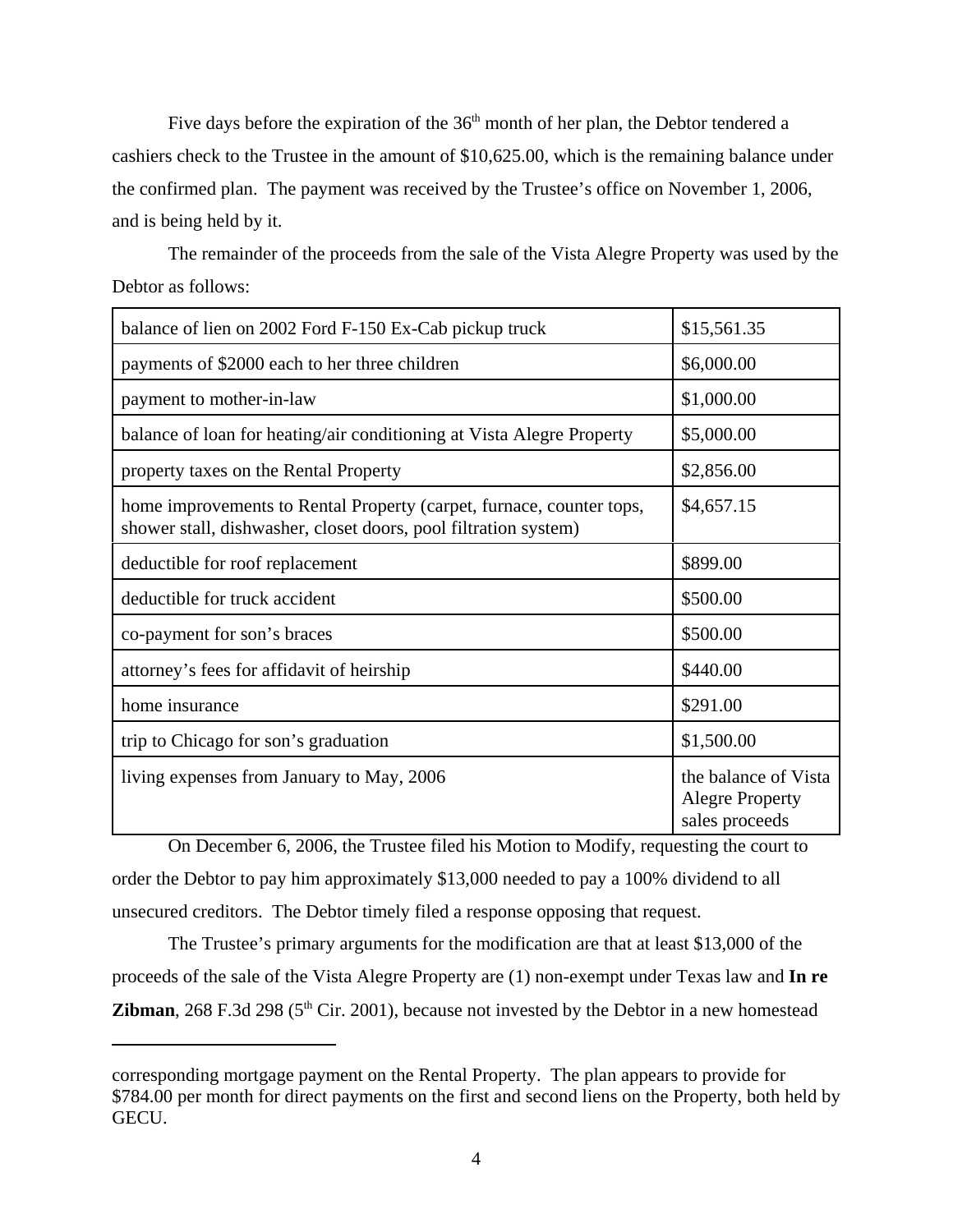within six months of the sale, and/or (2) disposable income received by the Debtor within the first three years of the plan, and in either case must therefore be applied to pay creditors' claims. The Debtor responds with the general proposition that lump sum payments of the balance of a plan, even if made within the first 36 months of the plan, are permissible, and with the argument that the proceeds of the sale of the Debtors' exempt homestead are not disposable income. The Debtor also makes the argument that the Trustee's Motion is time-barred, because made after completion of payments under the plan as originally confirmed.

The parties' pleadings and briefs also allude to several other issues, and the facts themselves raise certain issues not expressly addressed by the parties. While the court may recognize those issues, unless necessary to its decision, the court generally declines to address them.

#### LEGAL ANALYSIS

# **Preliminary Issue: Is the Motion to Modify Barred Because Not Timely Filed?**

The Debtor raises the threshold issue of whether the Trustee may even request a modification of the plan at this point in time, since the Debtor has paid all that the plan required. In particular, § 1329 of the Bankruptcy Code governs post-confirmation modifications of plans and provides that "[a]t any time after confirmation of the plan *but before the completion of payments under such plan*, the plan may be modified, upon request of the debtor, the trustee, or the holder of an allowed unsecured claim . . .." (Emphasis added.) The Debtor argues that the italicized language requires that the Trustee have filed the Motion to Modify *before* the Debtor tendered the \$10,625 cashiers check that paid the balance owed under the plan in full.

Although not expressly addressed by the parties, this issue arguably requires the court in this case to first examine and decide whether, under § 1329, it is completion of a debtor's payments to the trustee, or of the trustee's payments to the creditors, that is the outer limit of when a plan may be modified. "Although there is some disagreement, it has generally been held that a plan is 'complete' when the debtor makes all the payments to the trustee." **In re Sounakhene**, 249 B.R. 801, 804 (Bankr. S.D. Cal. 2000), *citing* **In re Casper**, 154 B.R. 243, 247 (N.D. Ill. 1993) (reversing the bankruptcy court's holding that completion of payments means the trustee's payment to creditors), **In re Phelps**, 149 B.R. 534, 539 (Bankr. N.D. Ill.

5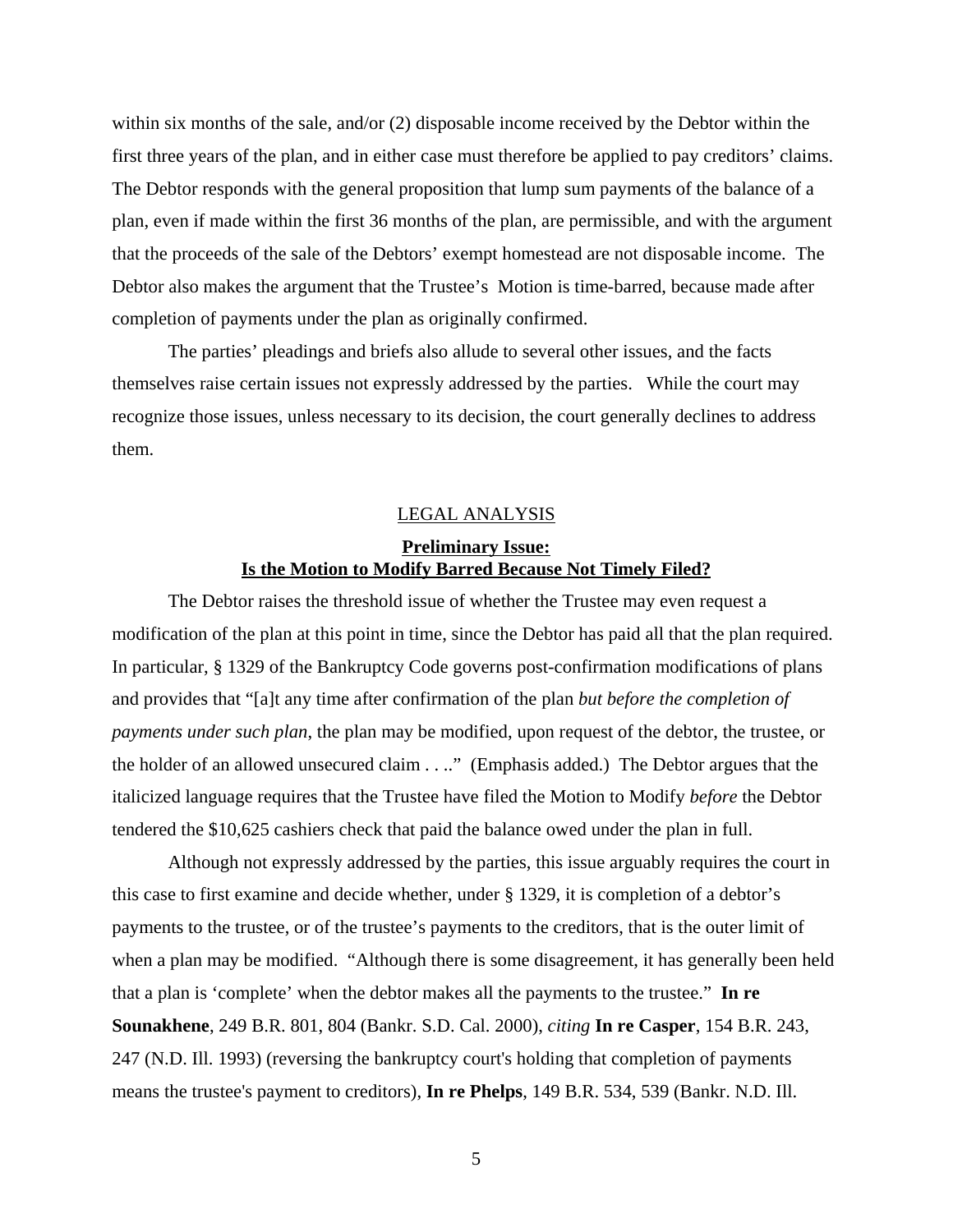1993) and **In re Moss**, 91 B.R. 563, 565 (Bankr. C.D. Cal. 1988).<sup>3</sup> Based on the analysis in **Casper**, this court agrees that "completion of payments" should be construed to mean the Debtor's payments to the Trustee, and not the Trustee's payments to her creditors.

The issue then becomes whether the Debtor completed her payments to the Trustee when she delivered her check, in the amount of the balance of her confirmed plan, to him. The Debtor argues that the recent decision of the Fifth Circuit Court of Appeals in **In re Meza**, 467 F.3d 874  $(5<sup>th</sup> Cir. 2006)$ , is conclusive on this issue. In that opinion, the Court did expressly state that "if a debtor pays his plan balance and the trustee then seeks to modify the plan under § 1329 to account for newly-acquired funds, modification is not permitted." **Id.** at 878.

This statement is, however, only *dicta* and therefore not binding on this court, because the facts addressed by the Court in **Meza** involved the trustee's filing of a motion to modify before the debtor tendered payment in full of the balance owed under the plan. In **Meza,** only the hearing on the motion to modify, not its filing, occurred after the debtor's tender of the balance owed. These facts are distinguishable from those in the instant case, because here both the filing of the Motion to Modify and the hearing occurred after the Debtor tendered her payment of the balance owed under the confirmed plan.

In addition, this court reads the statement by the Court in **Meza** as a general statement of what the rule should be in most cases. Here, an exception to that rule may be appropriate, because the Trustee had no notice of the Debtor's receipt of the sales proceeds, and thus no reason to file the Motion to Modify, until she sent him the cashiers check to pay off the plan. The Court in **Meza** may have recognized the need for such an exception, when it noted in a footnote that the debtors in that case:

<sup>3</sup> The Fifth Circuit Court of Appeals has not expressly ruled on the issue, but in **In re Meza**, 467 F.3d 874 (5<sup>th</sup> Cir. 2006), assumed without any detailed analysis that "completion of payments" means payments by the debtor to the trustee. Strictly speaking, however, the Court's references to payment by the debtor to the trustee were merely *dicta*; there is no indication in the opinion at all whether the trustee's motion to modify was filed or came to hearing before or after the trustee made all the originally proposed payments to creditors. As stated below, **Meza**'s only real holding is that a motion to modify is not time-barred if filed before a debtor tenders to the trustee payment in full of the balance owed under the plan. It does not answer whether such a motion would be barred if filed after that tender but before the trustee made all the payments to creditors under the plan, which are the facts of this case.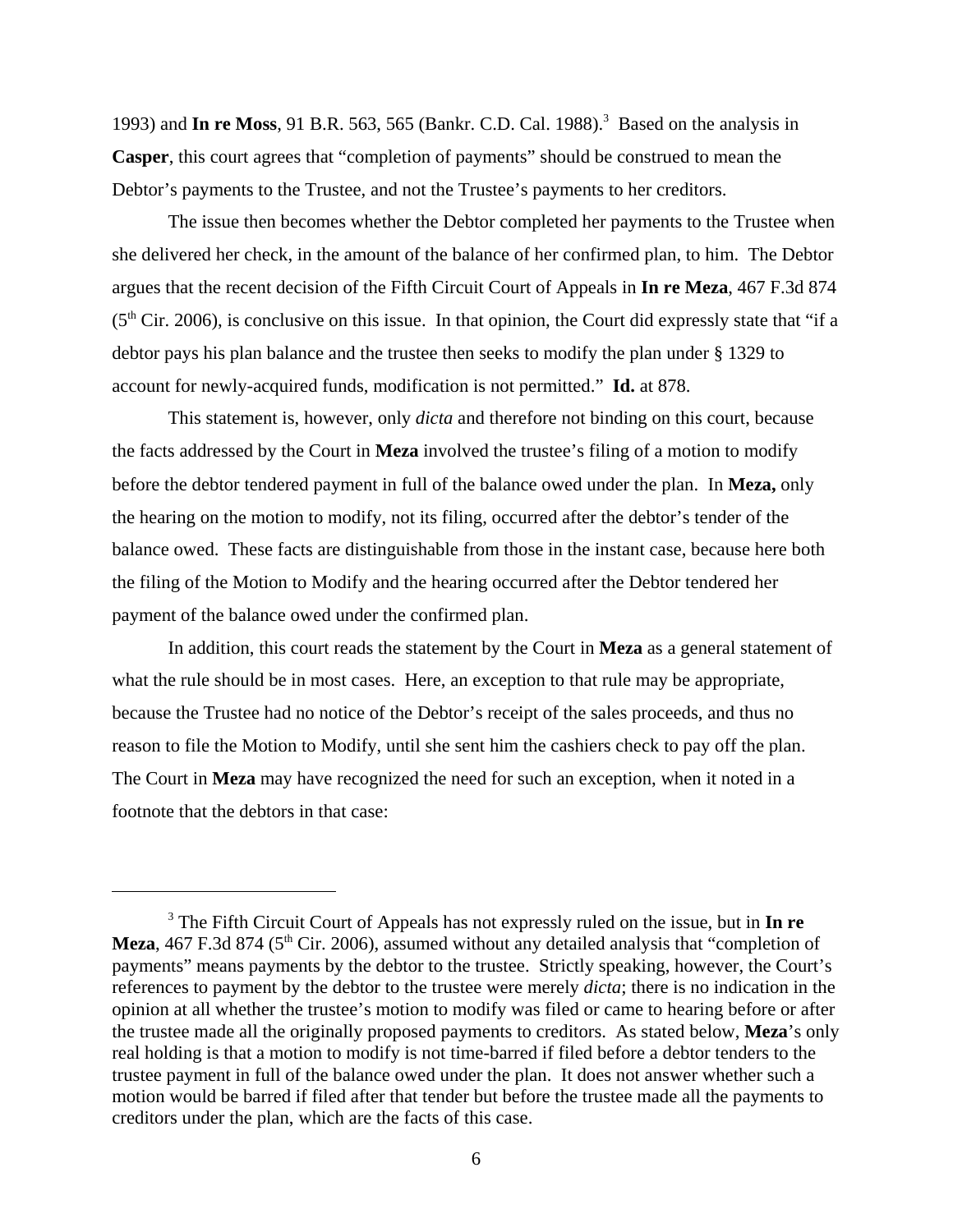did not–but should have–received permission from the bankruptcy court [to refinance their homestead, which refinancing provided the funds to pay off the plan early]. . . . A debtor may sell or lease property of an estate, but only after "notice and a hearing". . . Although Debtors' homestead was exempt property and thus not part of the estate under 11 U.S.C. § 541, it is sufficiently analogous–and apparently required by bankruptcy judges in the Northern District of Texas–such that Debtors should have sought court approval before refinancing their home. Had they done so, this would have given Trustee an opportunity, before any refinancing occurred, to object to Debtors' avoiding making payments to their unsecured creditors.

**Id.** at 880 fn.\*. Unlike the bankruptcy court in **Meza**, however, the Bankruptcy Court for this Division of the Western District of Texas has no requirement that Chapter 13 debtors obtain court approval to sell fully exempt property, a fact to which the Trustee stipulated at the hearing.4

However, there were a number of other events that occurred before the sale of the Vista Alegre Property that were not reported by the Debtor to the court or the Trustee at all, or were not reported in a timely manner by her, which together or even individually might have put him on notice of a possible sale and the possibility of the proceeds of that sale exceeding the amount the Debtor reinvested in a homestead. Those events included Mr. Zavala's death and the elimination of his income, the elimination of the Debtor's mortgage payment on the Vista Alegre Property and her mortgage payment on the Rental Property and the resulting decreases in her expenses, and the Debtor's change of address (reported more than eighteen months after the event, and only eleven days before the Trustee received the Debtor's cashier's check).<sup>5</sup>

However, there is no express requirement that a debtor notify a trustee of most of such changes post-confirmation. Lundin, Keith M., **Chapter 13 Bankruptcy**, § 266.1 "To Increase Payments to Creditors," p. 266-16 (3d Ed. 2000 & Supp. 2006) ("It is difficult for creditors to know when a debtor experiences a significant increase in income or assets that would justify a motion to modify to increase payments. No provision of the Code or Rules requires a Chapter

<sup>&</sup>lt;sup>4</sup> The court notes, however, that many such motions are nevertheless filed, apparently for the purpose of obtaining a "comfort order" requested by title companies and buyers to show that the sale was permissible.

<sup>&</sup>lt;sup>5</sup> Other events were also not reported, such as the Debtor's loss of her job and substitution of unemployment income. However, these events are not so closely related to the Debtor's sale of the Vista Alegre Property as to have necessarily put the Trustee on notice of her receipt of the proceeds of that sale.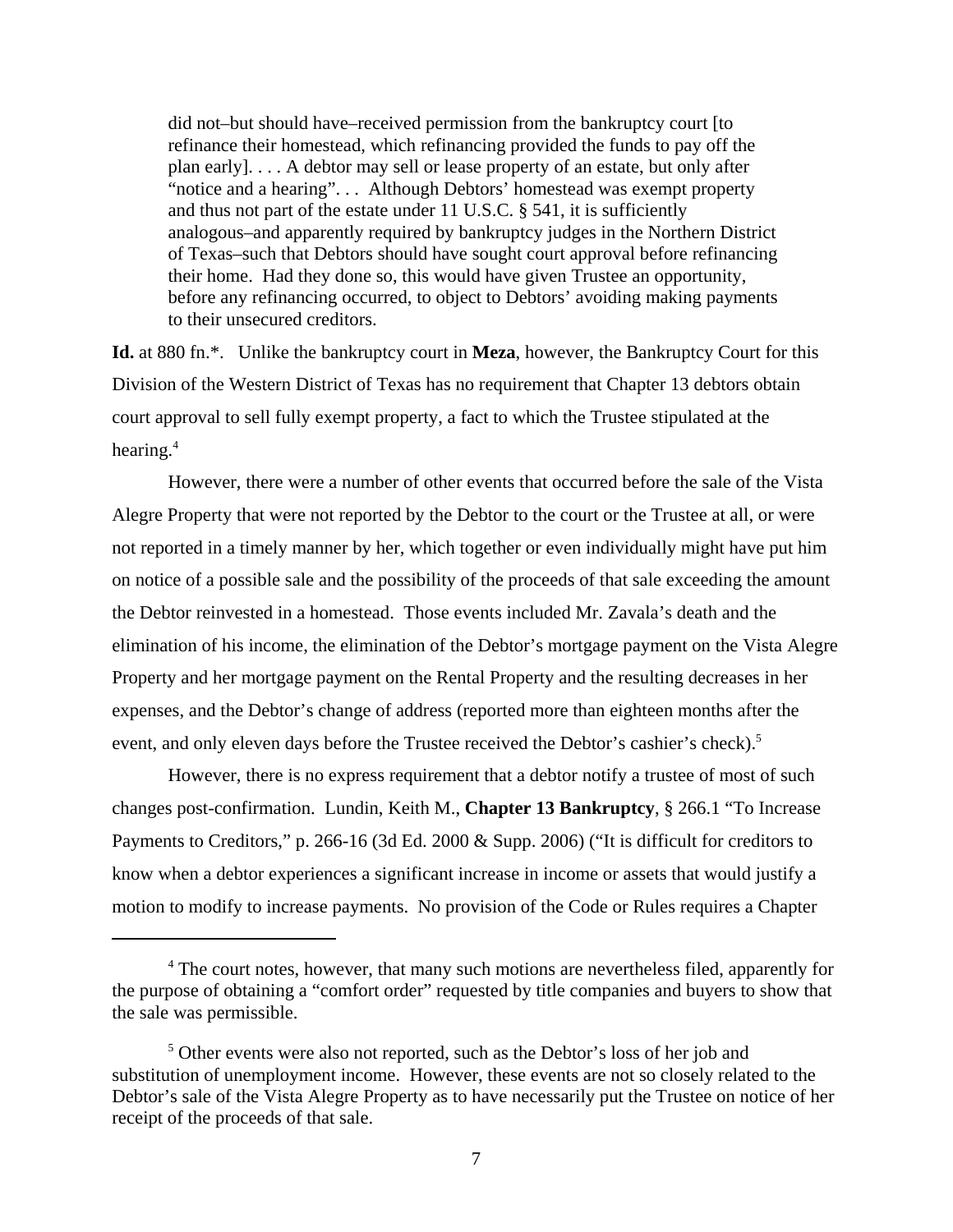13 debtor to report the receipt of postpetition assets or increases in income, except the narrow class of inheritances within 180 days of the petition described in §  $541(a)(5)$ .") (footnotes omitted). In particular,  $\S 541(a)(5)$  provides that only limited types of property acquired after the filing of a bankruptcy petition become property of the estate:

The commencement of a case under section 301, 302, or 303 of this title creates an estate. Such estate is comprised of all the following property, wherever located and by whomever held:

- (5) Any interest in property that would have been property of the estate if such interest had been an interest of the debtor on the date of the filing of the petition, and that the debtor acquires or becomes entitled to acquire within 180 days after such date–
	- (A) by bequest, devise, or inheritance;
	- (B) as a result of a property settlement agreement with the debtor's spouse, or of an interlocutory or final divorce decree; or
	- (C) as a beneficiary of a life insurance policy or of a death benefit plan.

Federal Rule of Bankruptcy Procedure 1007(h), in turn, requires the post-petition acquisition of only these types of property to be reported by a debtor:

**Interests acquired or arising after petition.** If, as provided by  $\S$  541(a)(5) of the Code, the debtor acquires or becomes entitled to acquire any interest in property, the debtor shall within 10 days after the information comes to the debtor's knowledge or within such further time the court may allow, file a supplemental schedule in the chapter 7 liquidation case, chapter 11 reorganization case, chapter 12 family farmer's debt adjustment case, or chapter 13 individual debt adjustment case. If any of the property required to be reported under this subdivision is claimed by the debtor as exempt, the debtor shall claim the exemptions in the supplemental schedule. The duty to file a supplemental schedule in accordance with this subdivision continues notwithstanding the closing of the case, except that the schedule need not be filed in a chapter 11, chapter 12, or chapter 13 case with respect to property acquired after entry of the order confirming a chapter 11 plan or discharging the debtor in a chapter 12 or chapter 13 case.

The Debtor testified that during her bankruptcy case she did receive \$50,000 as the proceeds of an insurance policy on her husband's life. However, it was not received within 180 days after she filed her bankruptcy petition and so, even under Rule 1007(h), she was not obligated to amend her Schedules. Further, she listed that policy as exempt on her original Schedules. While she testified that she had used \$10,000-\$15,000 of those proceeds on home improvements on the Vista Alegre Property, and the Trustee at the hearing noted that she had not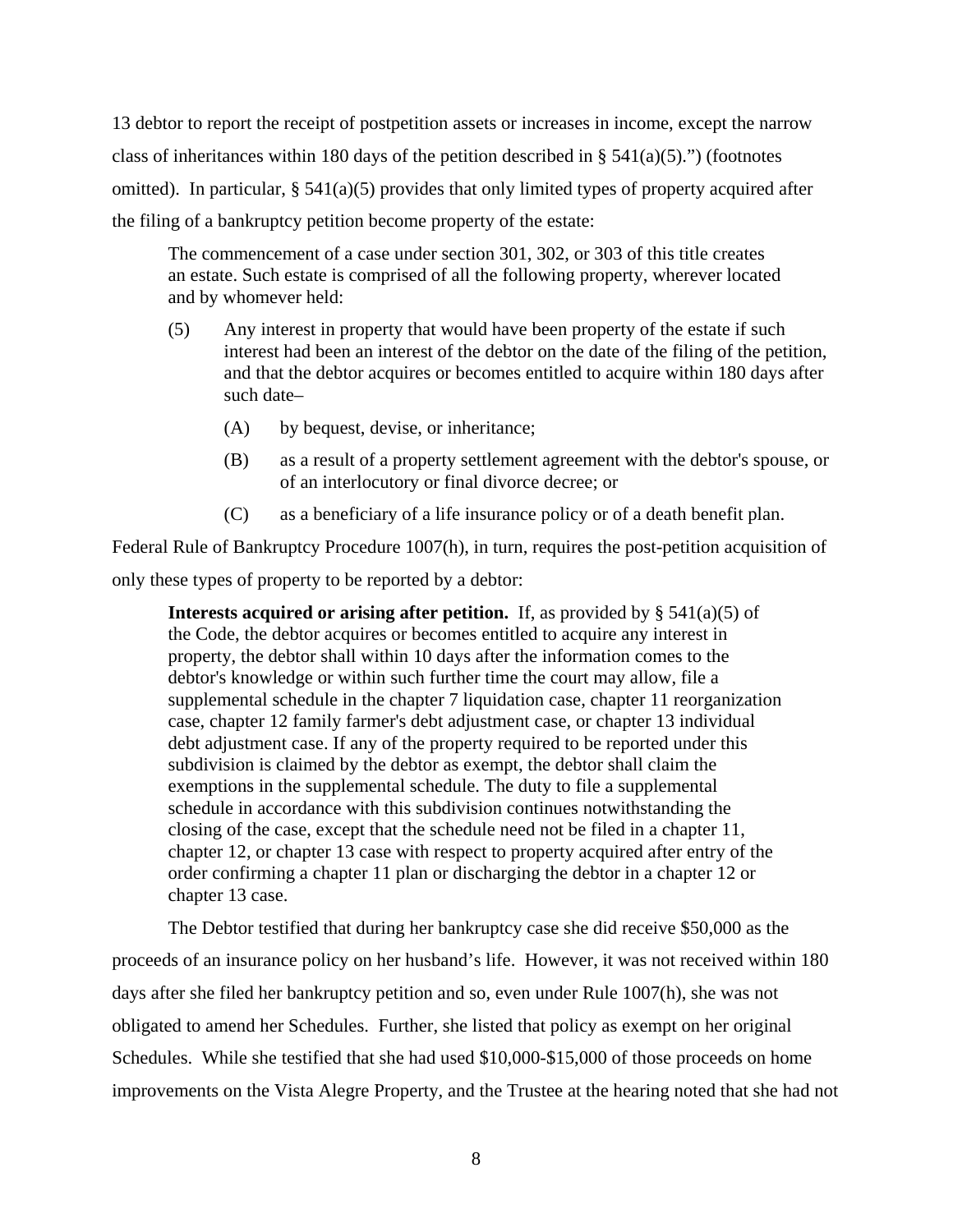notified him or the court of her receipt of those proceeds, he also expressly indicated that he did not assert any claim against the Debtor regarding those proceeds.

The Vista Alegre Property sales proceeds were thus the proceeds of the sale of a prepetition asset, not a newly acquired interest in property and not any of the types of property listed in § 541(a)(5) as property of the estate. The Bankruptcy Code and Rules do not appear to require the Debtor to amend her Schedules to report either the sale of the Vista Alegre Property or her claim of exemption in the Rental Property.

Similarly, there was no provision in the court's local rules and standing orders governing Chapter 13 practice, or in the Debtors' plan itself, requiring the Debtor to report changes in income or expenses or assets disposed of post-confirmation. The only arguably applicable provision is found in paragraph 3 of the order confirming the Debtors' plan, which provided:

The Debtor(s) have agreed that the Plan of this proceeding shall require that all of the disposable income of the Debtor(s) shall be submitted to the payment of creditors of the estate from the beginning date of the first payment until the Plan may be terminated, and that they will provide such information *as may be requested by the standing Trustee* to exhibit that disposable income.

(Emphasis added.) While this provision would appear to have required the Debtor to provide information to the Trustee at least regarding her retirement of the two mortgage expenses (which would have affected disposable income), the Trustee failed to present any evidence that he ever requested any such information from the Debtor prior to his receipt of the Debtor's cashier's check to pay off the plan.<sup>6</sup>

There were two events, however, that the Debtor clearly had a duty to report to the Trustee, which might have put the Trustee on notice of her receipt of the proceeds of the sale of the Vista Alegre Property, with their potentially time-limited exempt status. One of those events was her change in address from the Vista Alegre Property to the Rental Property. Federal Rule of Bankruptcy Procedure 4002 provides that, among other duties, "the debtor shall . . . file a statement of any change of the debtor's address." Based on this requirement in Rule 4002, it

<sup>&</sup>lt;sup>6</sup> At the hearing, the Trustee appeared to assume that the confirmation order, or some other document or pleading, required the Debtor to update him on her financial situation. Specifically, he asked the Debtor: "Are you aware that you are supposed to, while you are in Chapter 13 when you have a change of financial circumstances, especially a change of jobs, you are supposed to file an amendment advising the Trustee of that?" However, the Trustee never cited any specific source or authority for his assumption and, as discussed above, the court has been unable to find any.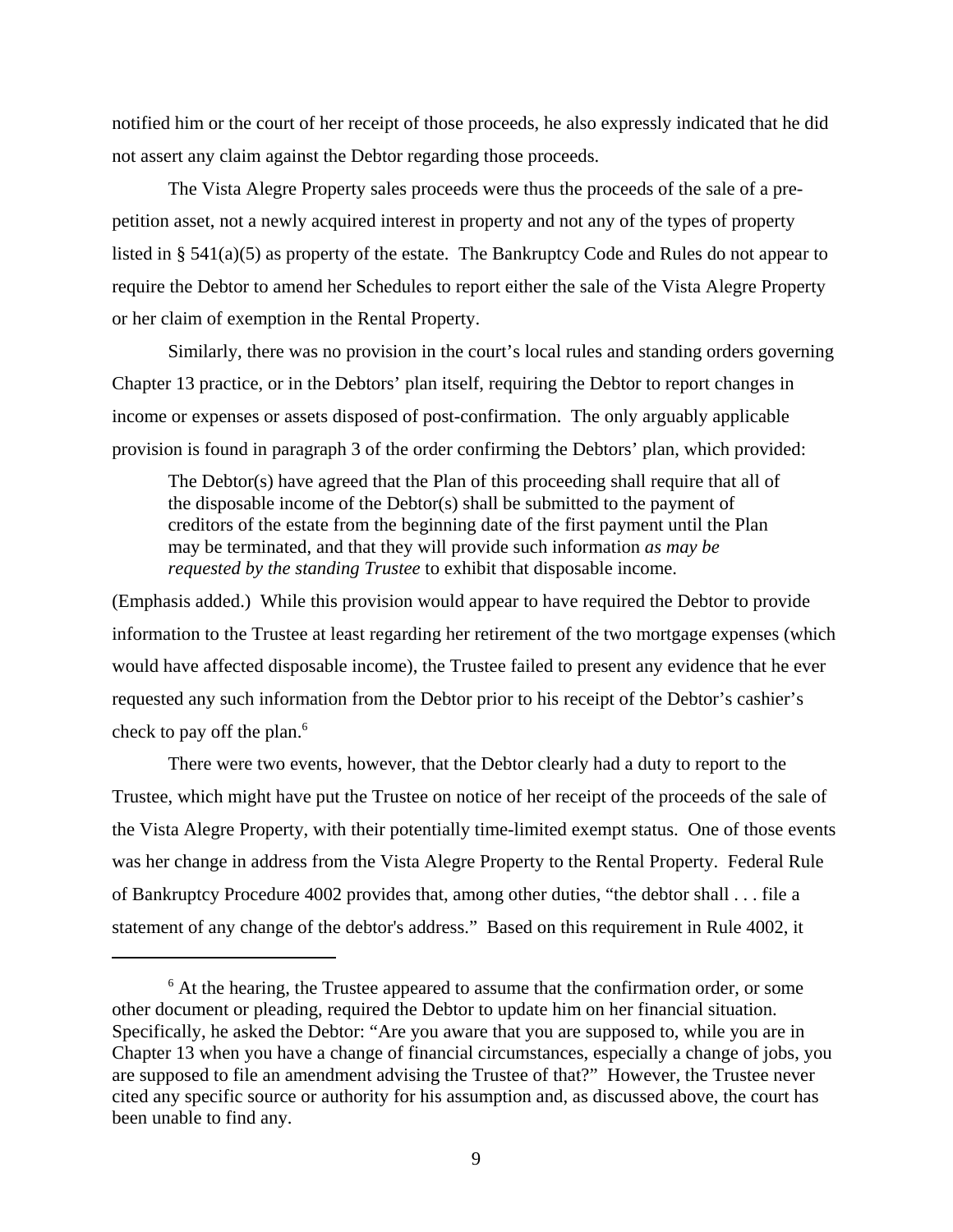would appear that she also had an obligation to report to the Trustee when her husband ceased to live at the Vista Alegre Property, which occurred at his death, if not sooner.

In considering the effect of the Debtor's failure to report these events on her argument that the Trustee is time-barred from requesting a plan modification, the court is mindful of the circumstances surrounding her failure to report in this case. The Debtor testified credibly about her husband's lengthy illness and death and the financial problems they caused, and her own loss of employment. She was obviously in a very stressful situation. Nevertheless, however, she continued to regularly make her plan payments despite the reduction in her income caused by her husband's passing. *See generally* **Bayshore National Bank of Laporte v. Smith**, 252 B.R. 107 (E.D. Tex. 2000), *aff'd*, 252 F.3d 1357 (5<sup>th</sup> Cir. 2001) (allowing a lump sum pre-payment of a plan prior to 36 months from funds received by the debtor as a gift, and contrasting that situation with one where the debtor acted in bad faith or the gift to the debtor was made for the purposes of defrauding the unsecured creditors, such as where the debtor was aware that the early payment was probable at the time the bankruptcy court confirmed the plan).

The court expressly finds that the Debtor's actions in this case in not reporting her husband's and her changes of address do not rise to the level of actual fraud and were not bad faith. However, even if subjectively innocent, her violation of Rule 4002 requiring such reporting may have resulted in the loss of non-exempt funds that could have been used to pay creditors' claims. Did her failure to so report excuse the Trustee's failure to file a motion to modify before he received her check for the amount of the payoff of the plan–i.e., "before the completion of payments under such plan"? *See* 11 U.S.C. § 1329(a). Stated otherwise, is the Debtor estopped to assert what is essentially the affirmative defense of limitations, or is the Trustee's time to file a motion to modify "equitably tolled" because of her failure to report?<sup>7</sup>

Specifically, the doctrine of equitable tolling has been defined by the Supreme Court as follows:

[T]his Court long ago adopted as its own the old chancery rule that where a plaintiff has been injured by fraud and "remains in ignorance of it without any

 $7$  The doctrine of equitable tolling was not raised by the Trustee by name. The court notes that it is not obliged to research and construct arguments when a party is represented by counsel, *see* John v. Barron, 897 F.2d 1387, 1393 (7<sup>th</sup> Cir. 1990), but in this case the doctrine appears to have been argued by the Trustee at least in theory, and seems to be of some relevance to the decision of the court.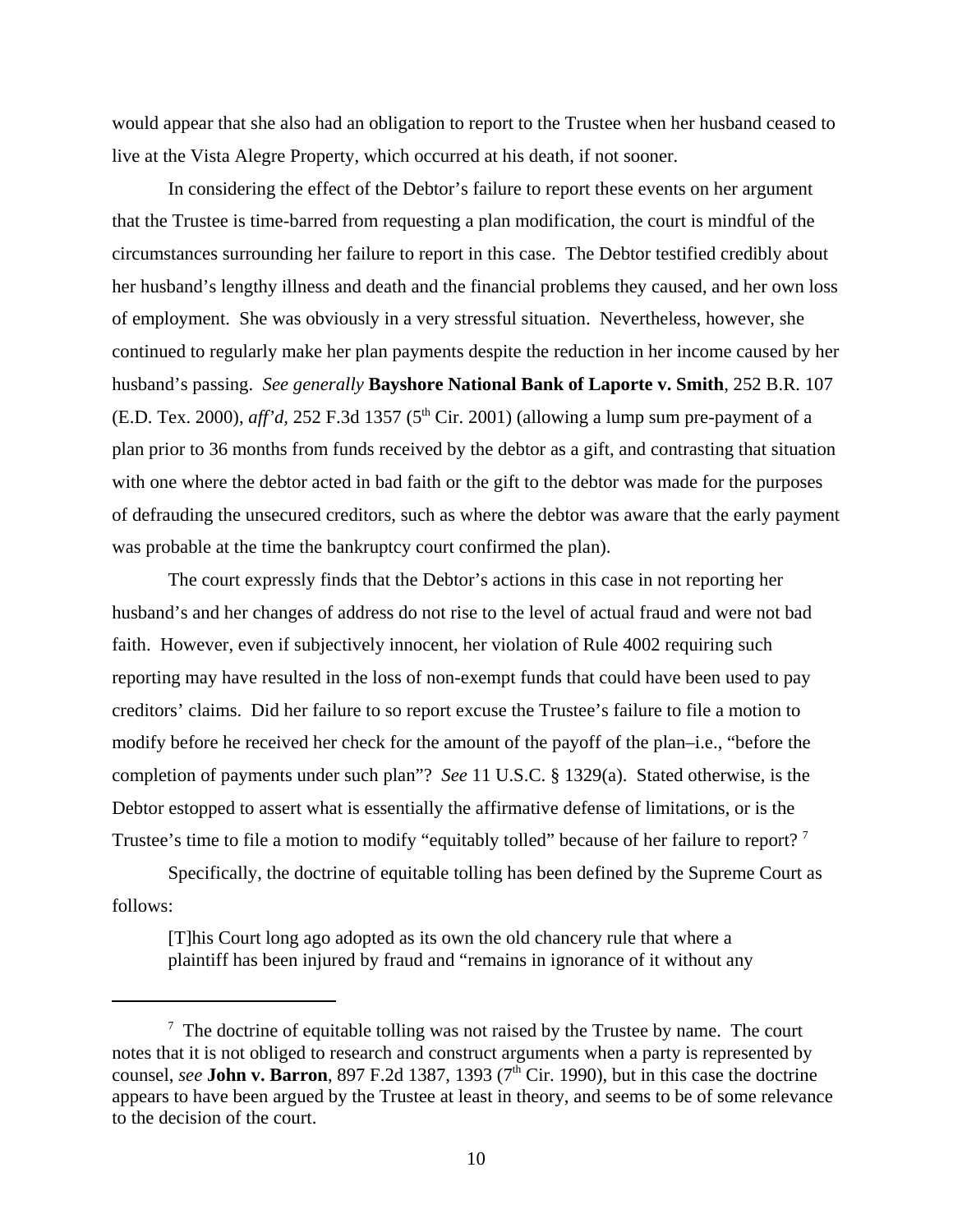fault or want of diligence or care on his part, the bar of the statute does not begin to run until the fraud is discovered, though there be no special circumstances or efforts on the part of the party committing the fraud to conceal it from the knowledge of the other party."

**Holmberg v. Armbrecht**, 327 U.S. 392, 397 (1946) (*quoting* **Bailey v. Glover**, 88 U.S. 342 (1874)). The Supreme Court went on to note that "[t]his equitable doctrine is read into every federal statute of limitation." **Holmberg**, *supra*, at 397.

Considering the Debtor's testimony, her failure to report certain events cannot be considered fraudulent. In addition, the court notes that this issue might have been avoided altogether by the Trustee routinely providing every debtor at confirmation with a written request to update financial information upon the occurrence of certain stated events (which practice may in fact occur, but no evidence of that fact was presented at the hearing), or by revision of the form of confirmation order to change the debtor's obligation to update financial information only "upon Trustee's request" to expressly require such updates upon the happening of those stated events. Since the parties presented virtually no evidence on these matters, however, it is impossible to say with certainty what effect they would have had on this case, and whether they might have shown that the Trustee "remain[ed] in ignorance . . . without any fault or want of diligence or care on his part." **Id.** Therefore, the court finds that there was insufficient evidence to invoke the doctrine of equitable tolling in this case.

Accordingly, the court finds and concludes that the Trustee's Motion to Modify is timebarred, and should be denied for that reason. Thus, the Debtor's early payoff of the existing plan should be permitted and a discharge granted her.

However, in the interests of justice and to complete the record in the event this court is reversed on appeal on the foregoing issue, the court will address certain of the other issues raised by the parties with respect to the merits of the Motion to Modify. The court recognizes, however, that these issues are irrelevant if its ruling on the timeliness of the Trustee's Motion to Modify is upheld.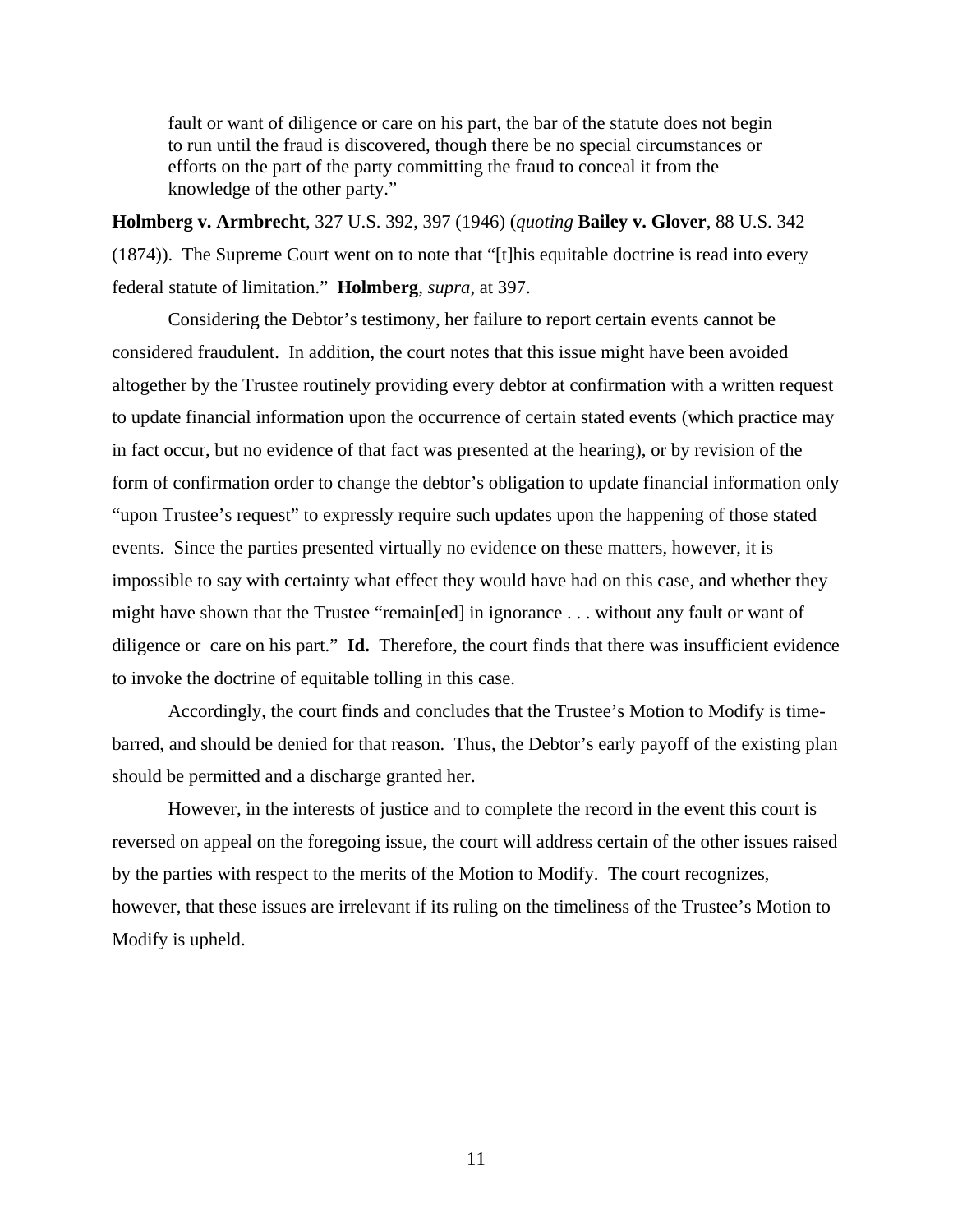# **Did the Proceeds Lose their Exempt Status When Not Reinvested Within Six Months of the Sale?**

The Debtor argues that, because the proceeds of the sale of her exempt homestead were themselves entirely exempt, the creditors have no right to them and she may not be compelled to use any portion of them to pay creditors. In response to this argument,<sup>8</sup> the Trustee contends, among other things,<sup>9</sup> that the Debtor lost her exemption in the proceeds to the extent that she did not reinvest them in a new homestead within six months of the sale.

Any exemptions claimed by the Debtor under Texas law are determined by the facts and the law as they exist on the date of filing the bankruptcy petition. **In re Zibman**, 268 F.3d 298, 302 (5th Cir. 2001), *citing* **White v. Stump**, 266 U.S. 310, 312 (1924) ("[The Bankruptcy Code] makes the state laws existing when the petition is filed the measure of the right to exemptions."). On November 3, 2003, Texas law provided for a homestead exemption in not only real estate and improvements, but also in the proceeds of their sale, to the following extent:

### **§ 41.001. Interests in Land Exempt from Seizure**

- (a) A homestead ... [is] exempt from seizure for the claims of creditors except for encumbrances properly fixed on homestead property.
	- \* \* \*
- (c) The homestead claimant's proceeds of a sale of a homestead are not subject to seizure for a creditor's claim for six months after the date of sale.

In the relatively recent case of **In re Zibman**, *supra,* the Fifth Circuit Court of Appeals held that while the debtors, who filed for bankruptcy relief less than six months after the sale of their homestead, were entitled to a Texas homestead exemption in proceeds as of petition date, that exemption could not exceed that to which they would have been entitled under state law had

<sup>&</sup>lt;sup>8</sup> Although for ease of reading the court may have characterized the parties' arguments as starting with the Debtor's contentions, followed by the Trustee's response, the court in its analysis has in fact imposed the burden of proving whether the modified plan is confirmable on its proponent, the Trustee. *See* **In re Ponteri**, 31 B.R. 859, 863 (Bankr. N.J. 1983) (stating, in the context of a debtor's proposed modification, that "[t]he proponent of the Chapter 13 plan has the burden of proof as to its confirmation").

<sup>&</sup>lt;sup>9</sup> The Trustee also argues that the way in which the Debtors listed their homestead on their initial Schedule C resulted in only a portion of the proceeds being exempted, with the balance available to the Trustee to pay creditors in full. However, because the court concludes that the Trustee's contention that the sales proceeds lost their exempt status is correct, it is unnecessary and the court declines to address this alternative argument.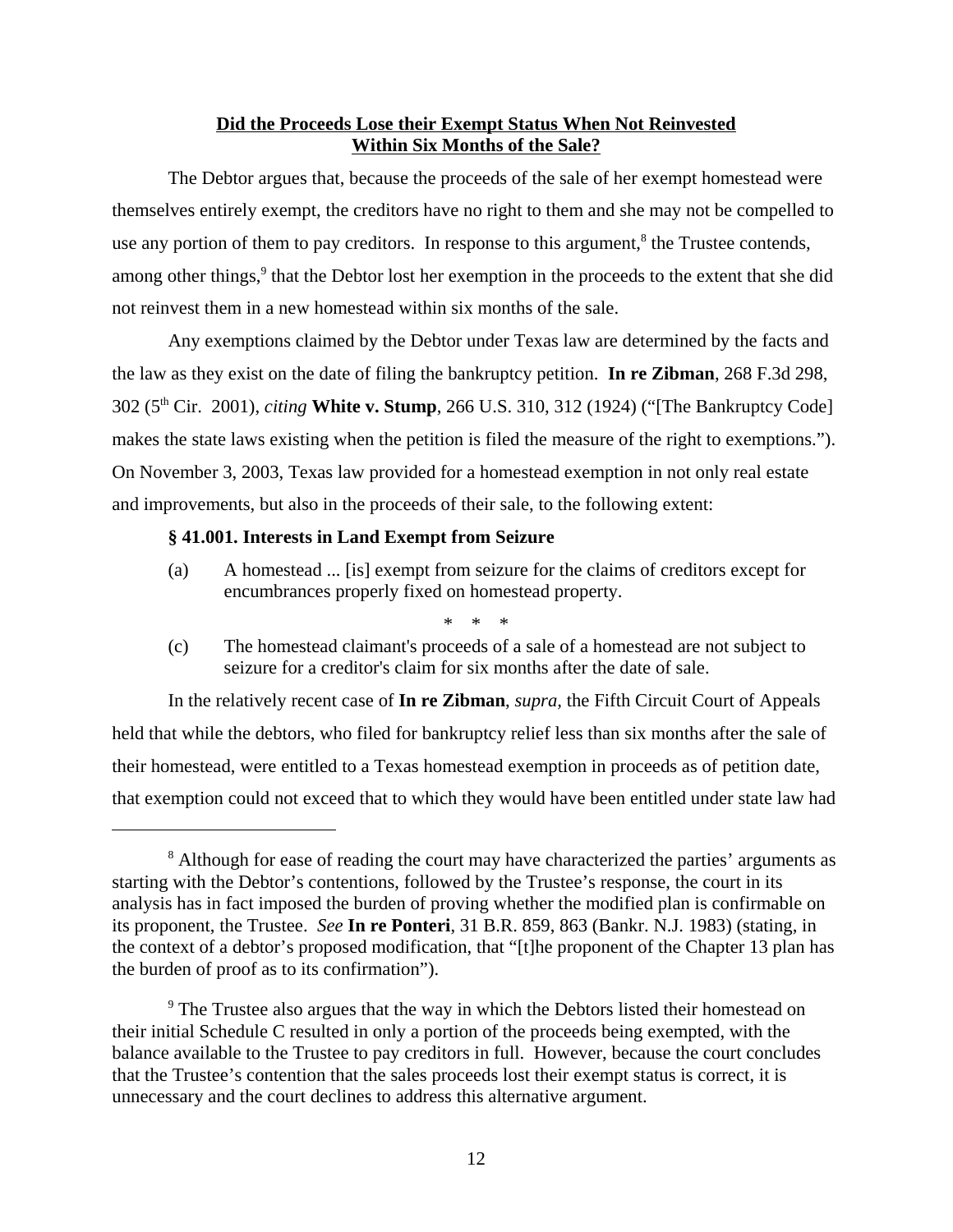no bankruptcy petition been filed, and was subject to all of the limitations integral to the exemption under state law, including the requirement that the sales proceeds must be reinvested in another homestead with six months of sale.

The Trustee argues that under **Zibman,** the proceeds of the sale of the Vista Alegre Property became non-exempt to the extent that they were not reinvested in a Texas homestead within six months. The Debtor counters that **Zibman** does not apply to the facts of this case, because in **Zibman** the debtors had sold their homestead *before* they filed bankruptcy, so that they were claiming only the proceeds as exempt when they filed their bankruptcy petition.

The court finds the distinction cited by the Debtor to be one without difference. Under this court's reading of **Zibman,** when debtors claim a Texas homestead in real estate and improvements that they own as of the date of filing, they are claiming an exemption in the real estate and improvements and their proceeds, if and when received, to the extent they are reinvested in a Texas homestead within six months of their receipt. Whether that sale occurs, and those proceeds are received, pre- or post-petition is immaterial for these purposes.

Accordingly, the court holds that the Vista Alegre Property sales proceeds lost their exempt status to the extent they were not reinvested in the Rental Property as the Debtor's new homestead, within six months of the sale. The Trustee has not contested the Debtor's payoff the mortgage on the Rental Property as a purchase, with the proceeds of the sale of the Vista Alegre Property, of a new Texas homestead within six months of that sale.

The Debtor argues that, at most, **Zibman** and the time-limited Texas exemption in homestead proceeds would give the Trustee or her creditors the right to seize any proceeds that remained after the six-month period, and that there are no such remaining proceeds in this case. The six-month exemption of the Vista Alegre Property sales proceeds from creditors' claims gave the Debtor "the right to hold the money for purchase of another homestead, but not to make purchases of other assets or items or otherwise dispose of the money in a way that would prejudice the interests of [her] creditors in [her] assets." **Hill v. Jones (In re Jones)**, 327 B.R. 297, 302 (Bankr. S.D. Tex. 2005). In general, "during '[the] six month window, if the debtor purchases a new homestead[,] any remaining proceeds from the sale of the first homestead are instantly rendered non-exempt." **Id.**, *quoting* **In re Davis**, 170 F.3d 475, 483 n.10 ( $5<sup>th</sup>$  Cir. 1999) (in turn *citing* In re England, 975 F.2d 1168 ( $5<sup>th</sup>$  Cir. 1992)). Thus, if the Trustee can trace any of the proceeds, even to exempt property (other than a new homestead), he is entitled to that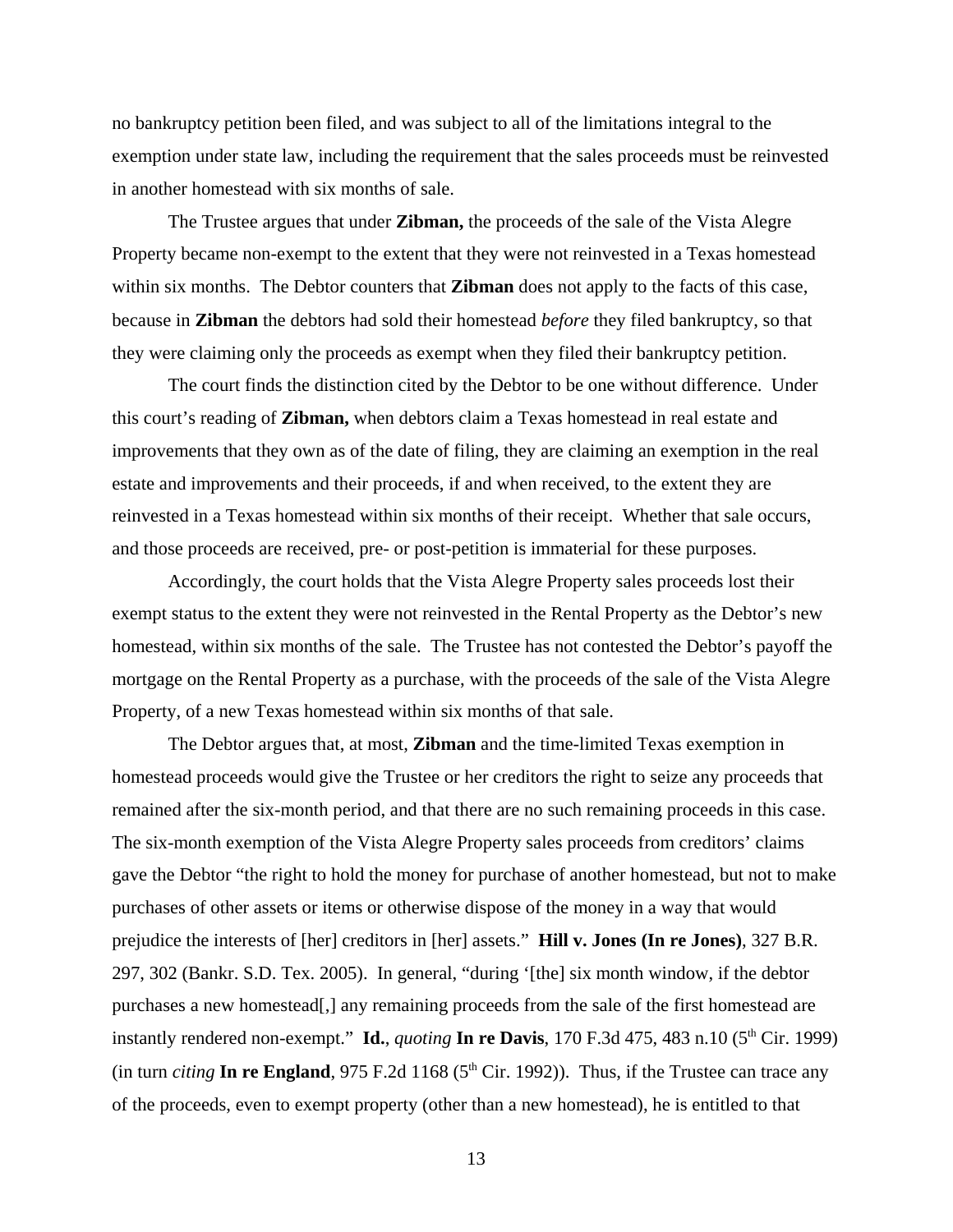property. The Debtor's argument that the Debtor's dissipation of the proceeds in effect renders the Trustee's request for modification moot, is therefore rejected. To accept such an argument would basically reward a debtor for failing to comply with reporting certain material events and with disposing of estate property without authority.

The court therefore finds that the portion of the proceeds of the sale of the Vista Alegre Property in excess of the amount reinvested in a Texas homestead (which was not disputed to be the amount paid on the Rental Property mortgage, or \$48,729.99), became non-exempt in February of 2006, when that mortgage was paid off. <sup>10</sup>

Any modified plan proposed by the Trustee must meet the requirements of  $\S$  1325(a), as made applicable to modifications by  $\S$  1329(b)(1). Section 1325(a) includes the requirement that the plan (as modified) be feasible. *See* 11 U.S.C. § 1325(a) (6) ("the court shall confirm a plan if . . . the debtor will be able to make all payments under the plan and to comply with the plan . . .."

### **Is the Proposed Modified Plan Feasible?**

Section 1329(b), by its incorporation of  $\S 1325(a)(6)$ , requires that any modified plan be feasible. The Debtor argues that she does not have \$13,000 to contribute to a modified plan, and therefore in essence argues that the Trustee's proposed plan is not feasible and so cannot be confirmed.

The Debtor used non-exempt proceeds from the Vista Alegre Property, in an amount greater than needed to pay her unsecured creditors in full, to pay down the lien on the Debtor's 2002 Ford F150 truck. She testified that she paid off the \$15,561.35 lien, so the vehicle is apparently free and clear of liens. Although the Trustee did not expressly argue that the truck should be a source of the funds used to make the payment(s) under the modified plan, the creditors are entitled receive the amount of the non-exempt funds that were used to pay off the

 $10$  Because of this ruling, the court finds it unnecessary to decide whether, if the proceeds were exempt, they were still disposable income and therefore must be paid to creditors. With that issue would have come a myriad of others–whether the disposable income test applies at all to modifications (*see* **In re Sunahara**, 326 B.R. 768 (9th Cir. BAP 2005), for a discussion of this issue), whether res judicata principles apply to the finding at confirmation regarding projected disposable income, and how **Meza**, holding that plans may be modified even when there are no substantial or unanticipated circumstances, affects that issue–none of which the court reaches here, under these facts.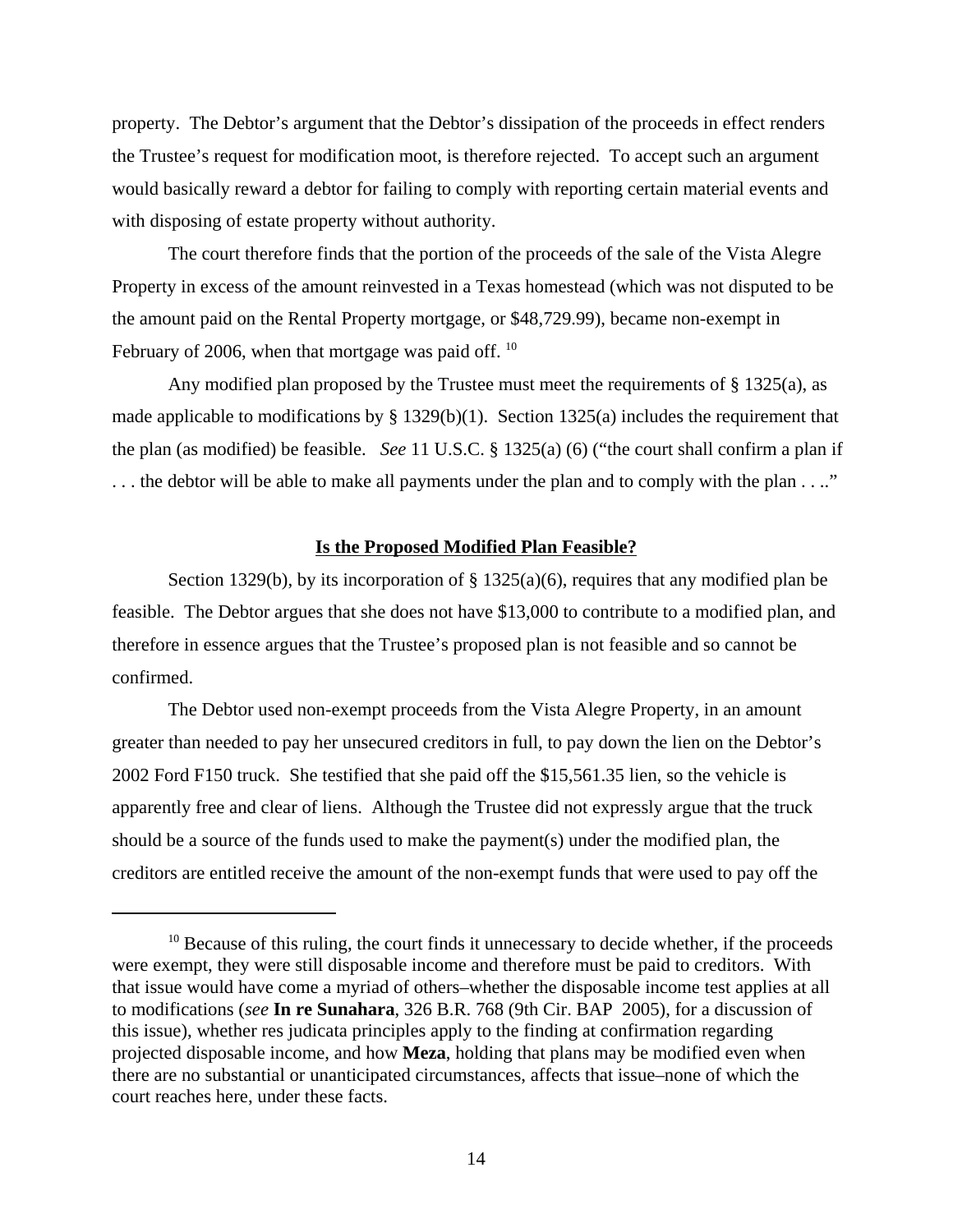lien, up to the value of the vehicle.<sup>11</sup> However, there was no testimony or other evidence regarding the present value of the vehicle. In the absence of such evidence, the court is unable to presume that it has *any* value, let alone sufficient value to fund a plan at 100%.

The Debtor also testified that she had approximately \$28,000 in her retirement account related to her former job. She testified that she would have to pay any amount required by the Trustee's proposed modification from that account. She also testified, however, that it would be a hardship for her to have to use the funds that way and that she still has to pay, from that account, federal income taxes on the proceeds from the sale of the Vista Alegre Property. However, the court notes that ordinarily the gain on the sale of a primary residence, up to at least \$250,000, is excluded from taxable income. *See* 26 U.S.C. § 121 (2006). More importantly, the Trustee has not argued that the funds in the Debtor's retirement account were non-exempt or otherwise available to him to fund the modified plan. In fact, he expressly stated that he did *not* seek to require the Debtor to spend those funds on a modified plan. *See* Transcript of hearing on February 21, 2007, at 10:56:22 a.m. ("I am not saying she has to liquidate her 401K or anything else . . ."). In the absence of any argument, let alone evidence, that the retirement account is available to creditors, the court refuses to order the Debtor to liquidate it to make a lump sum payment to pay unsecured claims in full as required under the proposed modified plan.

There is no other evidence of available property with sufficient value to make a lump sum payment fund the Trustee's proposed modified plan. Alternatively, the Debtor might pay the amount required in monthly payments. The Trustee represented at the hearing that he calculated the Debtor could pay the amount required to pay claims in full, if her plan payments were increased to \$590 per month for the remaining months of the originally 60-month plan.<sup>12</sup>

 $11$  The amount paid on the truck may be pursued as an unauthorized post-petition transfer under 11 U.S.C. § 549, or it might also be recovered if it was a transfer in fraud of the Debtor's creditors. *See* Tex. Prop. Code § 42.004 ("If a person uses the property not exempt under this chapter to acquire, obtain an interest in, make improvement to, or pay an indebtedness on personal property which would be exempt under this chapter with the intent to defraud, delay, or hinder an interested person from obtaining that to which the interested person is or may be entitled, the property, interest, or improvement acquired is not exempt from seizure for the satisfaction of liabilities."). This court has already found, however, that the Debtor's intent in making the transfers she did was not fraudulent, and now finds that those transfers were not done with the intent to hinder or delay her creditors, either.

<sup>&</sup>lt;sup>12</sup> The Debtor was in the 41<sup>st</sup> month of her 60-month plan at the time of the hearing.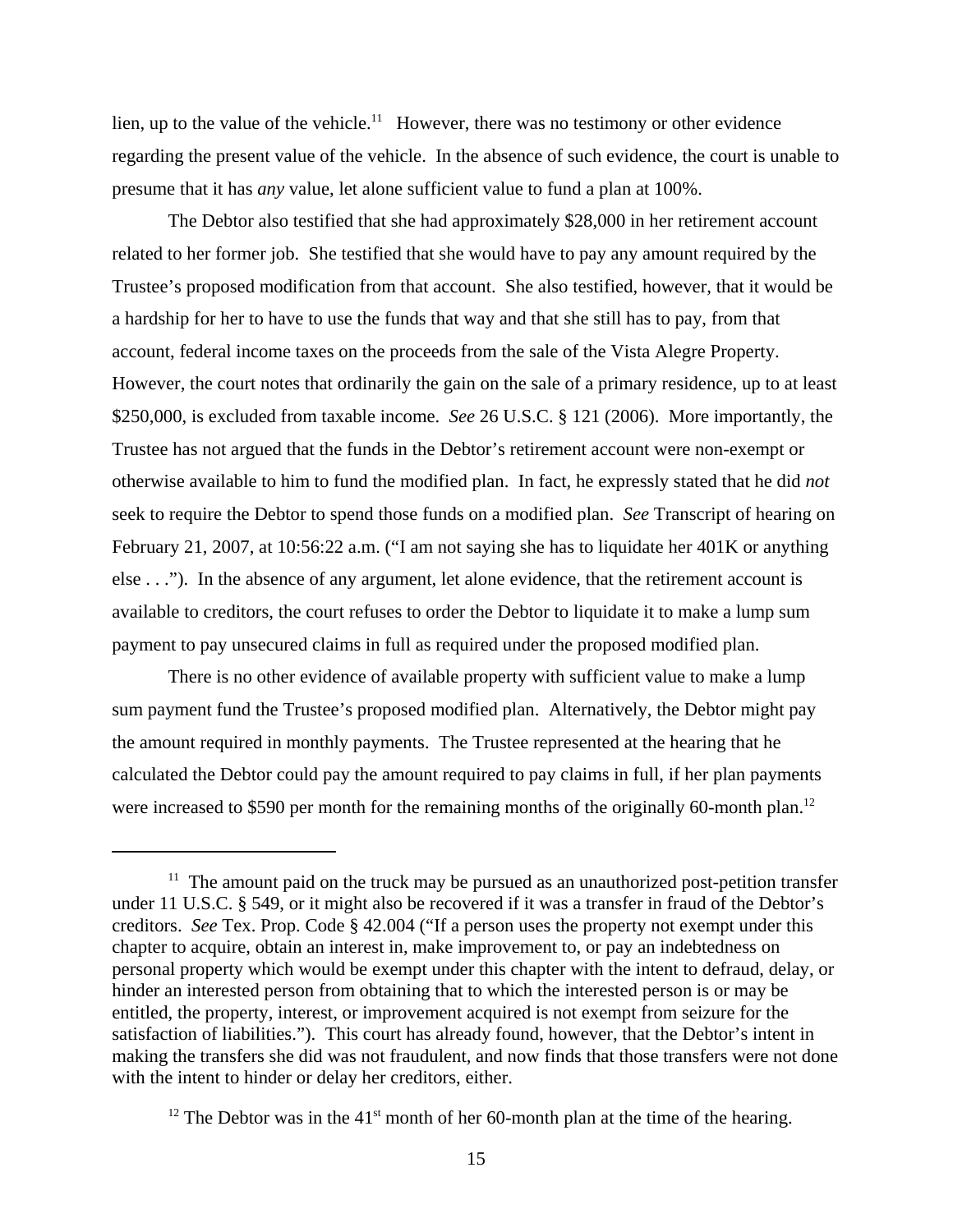However, the Trustee himself qualified this statement as conditioned on the Debtor's ability to make such monthly payments: "If she is able, if she wanted to, she could go at \$590 per month and pay this case out at 100%."

While the Debtor testified that she had found new employment in June of 2006 that paid her more than her unemployment income but less than the \$52,000 she earned at her former job, there was no further evidence regarding the amount of her current income. The court has already noted that she lost considerable income with the passing of her husband. On the other hand, her expenses appear to have dramatically decreased with the elimination of the Vista Alegre Property mortgage and the payoff of the remaining mortgage on the Rental Property and of the lien on her 2002 F150 Ford pickup.<sup>13</sup>

As mentioned above, the Debtor also testified that she received \$50,000 from an insurance policy on her husband's life. While that policy was exempted by her, it may nevertheless be "disposable income" within the meaning of 11 U.S.C. § 1325(b). However, the Trustee at the hearing stated that he was not seeking those proceeds, and the court therefore declines to decide whether they are disposable income.<sup>14</sup> In the absence of any evidence of her current income and of any other property from which monthly payments can be made, the court cannot say with any certainty that a plan requiring her to pay \$590 per month would be feasible.

Based on all the foregoing, the court finds and concludes that the Trustee has failed to meet his burden of showing that his proposed modified plan is feasible.

### SUMMARY AND CONCLUSION

For the foregoing reasons, under the circumstances of this case as established by the evidence presented at the hearing, the court holds that the Trustee's motion is time-barred. Alternatively, the court finds and concludes that the modified plan is not feasible and should not for that reason be confirmed.

<sup>&</sup>lt;sup>13</sup> The mortgage payment on the Rental Property alone was \$784 per month.

 $14$  It might be argued, however, that those proceeds, even if not themselves disposable income, nevertheless would be available to the Debtor to pay her living expenses which would free up other, indisputably disposable, income to make the increased plan payments. Because this argument was not urged or developed at all by the Trustee, and because the amount of the Debtor's current income is not in evidence, the court refuses to base a finding of feasibility solely on this asset.